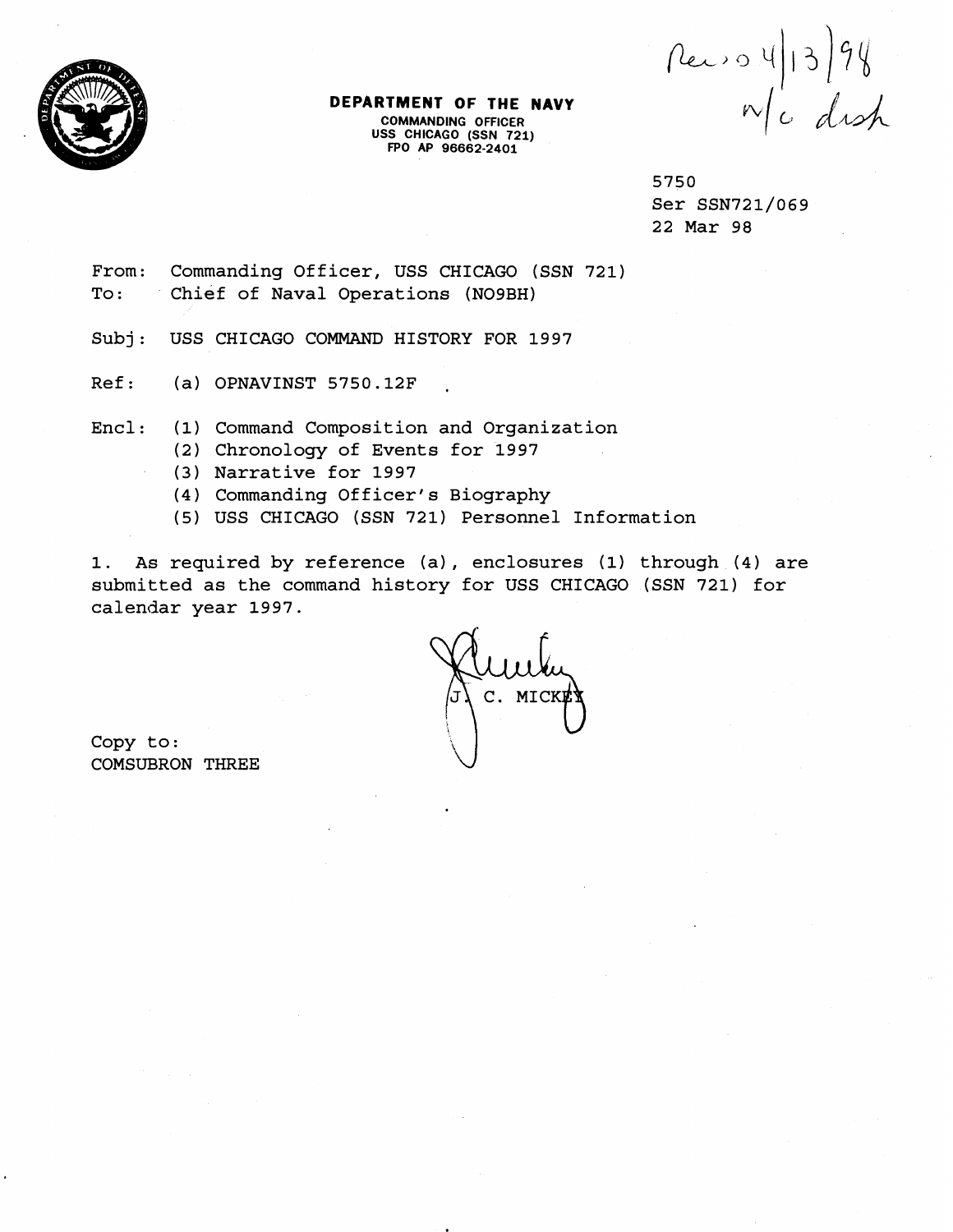## COMMAND COMPOSITION AND ORGANIZATION

1. Mission: The USS CHICAGO is a vertical launch capable Los Angeles class nuclear fast attack submarine. The ship is capable of operations in the mission areas of undersea warfare (USW), surface warfare (SUW), strike warfare (STW), mine warfare (MIW), special warfare (SPECWAR) and intelligence gathering and surveillance.

2. Organizational Structure: Commander, Submarine Squadron THREE (ISIC) .

3. Commanding Officer: CDR John C. Mickey, USN

4. Permanent duty station: Pearl Harbor, HI

Enclosure **(1)**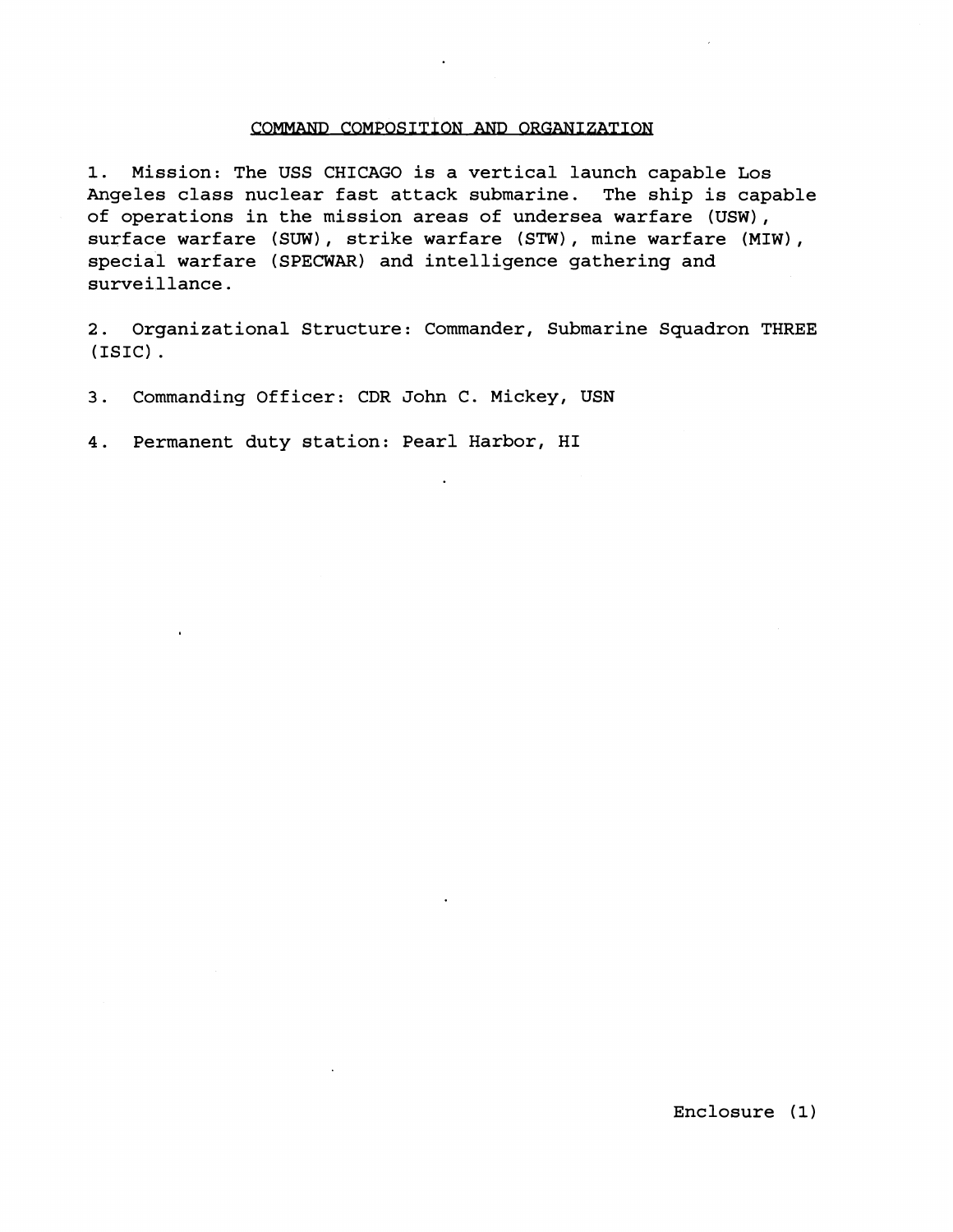## CHRONOLOGY OF EVENTS FOR 1997

|                       |  |  | 01 JAN 97 - 05 JAN 97 | INPORT SAN DIEGO, CA.               |
|-----------------------|--|--|-----------------------|-------------------------------------|
|                       |  |  |                       | OBSERVING HOLIDAY STAND-DOWN PERIOD |
|                       |  |  | 06 JAN 97 - 15 JAN 97 | LOCAL OPS, SOCAL OP AREAS           |
|                       |  |  | 14 JAN 97 - 16 JAN 97 | OPERATIONAL REACTOR SAFEGUARDS      |
|                       |  |  |                       | <b>EXAMINATION</b>                  |
|                       |  |  | 16 JAN 97 - 20 JAN 97 | INPORT SAN DIEGO, CA.               |
|                       |  |  | 21 JAN 97 - 25 JAN 97 | TRANSIT TO PEARL HARBOR, HI.        |
| 26 JAN 97 - 29 JAN 97 |  |  |                       | INPORT PEARL HARBOR, HI.            |
| 30 JAN 97 - 06 FEB 97 |  |  |                       | PCO OPS IN HAWAIIAN OP AREAS        |
|                       |  |  | 07 FEB 97 - 08 FEB 97 | INPORT PEARL HARBOR, HI.            |
|                       |  |  | 09 FEB 97 - 12 FEB 97 | PCO OPS IN HAWAIIAN OP AREAS        |
| 13 FEB 97 - 13 FEB 97 |  |  |                       | LOCAL OPS, HAWAIIAN OP AREAS        |
| 14 FEB 97 - 20 FEB 97 |  |  |                       | INPORT PEARL HARBOR, HI.            |
| 21 FEB 97 - 27 FEB 97 |  |  |                       | TRANSIT TO ALAMEDA, CA.             |
| 28 FEB 97 - 03 MAR 97 |  |  |                       | INPORT ALAMEDA, CA.                 |
|                       |  |  | 04 MAR 97 - 05 MAR 97 | TRANSIT TO SAN DIEGO, CA.           |
|                       |  |  | 06 MAR 97 - 09 MAR 97 | INPORT SAN DIEGO, CA.               |
| 10 MAR 97 - 09 APR 97 |  |  |                       | IMA UPKEEP PERIOD                   |
| 10 APR 97 - 20 APR 97 |  |  |                       | INPORT SAN DIEGO, CA.               |
|                       |  |  | 21 APR 97 - 24 APR 97 | SEA TRIALS, DEPENDENT'S CRUISE      |
|                       |  |  | 25 APR 97 - 27 APR 97 | INPORT SAN DIEGO, CA.               |
| 28 APR 97 - 01 MAY 97 |  |  |                       | LOCAL OPS, SOCAL OP AREAS           |
| 02 MAY 97 - 04 MAY 97 |  |  |                       | INPORT SAN DIEGO, CA.               |
| 05 MAY 97 - 08 MAY 97 |  |  |                       | LOCAL OPS, SOCAL OP AREAS           |
| 09 MAY 97 - 15 MAY 97 |  |  |                       | INPORT SAN DIEGO, CA.               |
|                       |  |  | 16 MAY 97 - 16 MAY 97 | 721 CLUB, VIP CRUISE                |
|                       |  |  | 18 MAY 97 - 26 MAY 97 | INPORT SAN DIEGO, CA.               |
|                       |  |  | 27 MAY 97 - 01 JUN 97 | TRANSIT TO NANOOSE, CANADA          |
|                       |  |  | 02 JUN 97 - 03 JUN 97 | INPORT NANOOSE, CANADA              |
|                       |  |  | 04 JUN 97 - 04 JUN 97 | LOCAL OPS, NANOOSE, CANADA          |
| 05 JUN 97 - 08 JUN 97 |  |  |                       | INPORT NANOOSE, CANADA              |
| 09 JUN 97 - 12 JUN 97 |  |  |                       | INPORT ESQUIMALT, CANADA            |
|                       |  |  | 13 JUN 97 - 19 JUN 97 | TRANSIT TO PEARL HARBOR, HI.        |
| 20 JUN 97 - 07 JUL 97 |  |  |                       | INPORT PEARL HARBOR, HI.            |
|                       |  |  |                       | COMPLETED CHANGE OF HOMEPORT        |
|                       |  |  |                       | FROM SAN DIEGO, CA. TO PEARL        |
|                       |  |  |                       | HARBOR, HI.                         |
| 08 JUL 97 - 08 JUL 97 |  |  |                       | CHANGE OF COMMAND CEREMONY.         |
|                       |  |  |                       | CDR D. M. SCHUBERT RELIEVED BY      |
|                       |  |  |                       | CDR J. C. MICKEY                    |
|                       |  |  |                       |                                     |

Page 1 of 2 Enclosure (2)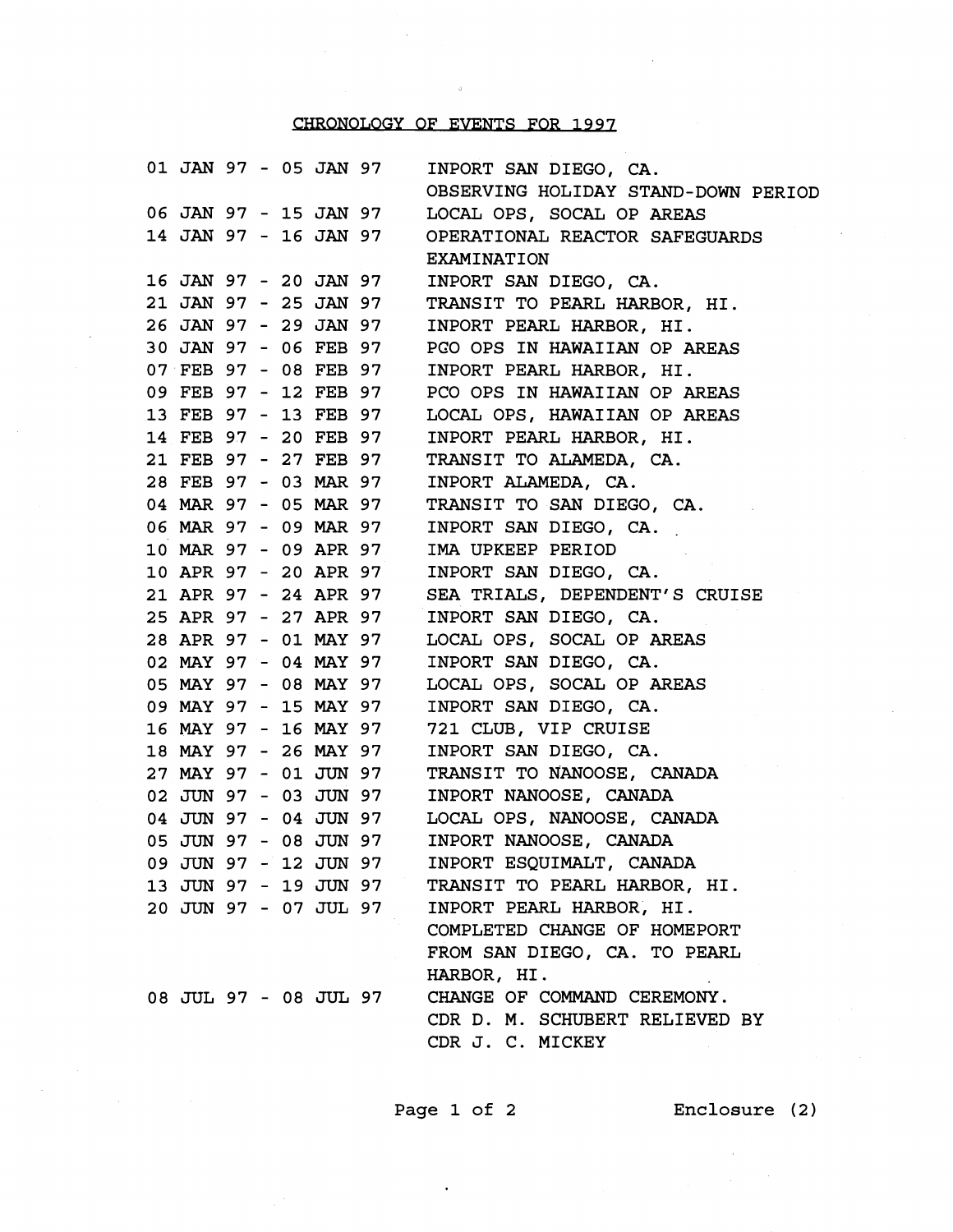**09** JUL **97** - **09** JUL **97 10** JUL **97** - **13** JUL **97 14** JUL **97** - **17** JUL **97 18** JUL **97** - **20** JUL **97 21** JUL **97** - **24** AUG **97 25** AUG **97** - **28** AUG **97 29** AUG **97** - **01** SEP **97 02** SEP **97** - **11** SEP **97 12** SEP **97** - **21** SEP **97 22** SEP **97** - **10** OCT **97 11** OCT **97** - **14** OCT **97 15** OCT **97** - **15** OCT **97 16** OCT **97** - **18** OCT **97 19** OCT **97** - **04** NOV **97 05** NOV **97** - **05** NOV **97 06** NOV **97** - **09** DEC **97 10** DEC **97** - **11** DEC **97 12** DEC **97** - **18** DEC **97 19** DEC **97** - **31** DEC **97**  UNDERWAY FOR WEAPONS LOAD AT WEST LOCH INPORT PEARL HARBOR, HI. LOCAL OPS, HAWAIIAN OP AREAS FOR SERVICE WEAPONS TEST INPORT PEARL HARBOR, HI. IMF UPKEEP SEA TRIALS, LOCAL OPS, HAWAIIAN OP AREAS INPORT PEARL HARBOR, HI. LOCAL OPS, HAWAIIAN OP AREAS INPORT PEARL HARBOR, HI. TRANSIT TO SAM FRANCISCO, CA. INPORT SAN FRANCISCO, CA. TRANSIT TO ESQUIMALT, CANADA INPORT ESQUIMALT, CANADA TRANSIT TO PEARL HARBOR, HI. LOCAL OPS, HAWAIIAN OP AREAS FOR OPERATIONAL REACTOR SAFEGUARDS EXAMINATION INPORT PEARL HARBOR, HI. FOR IMF UPKEEP LOCAL OPS, HAWAIIAN OP AREAS FOR TACTICAL WEAPONS PROFICIENCY IMPORT PEARL HARBOR, HI. INPORT PEARL HARBOR, HI. HOLIDAY STAND DOWN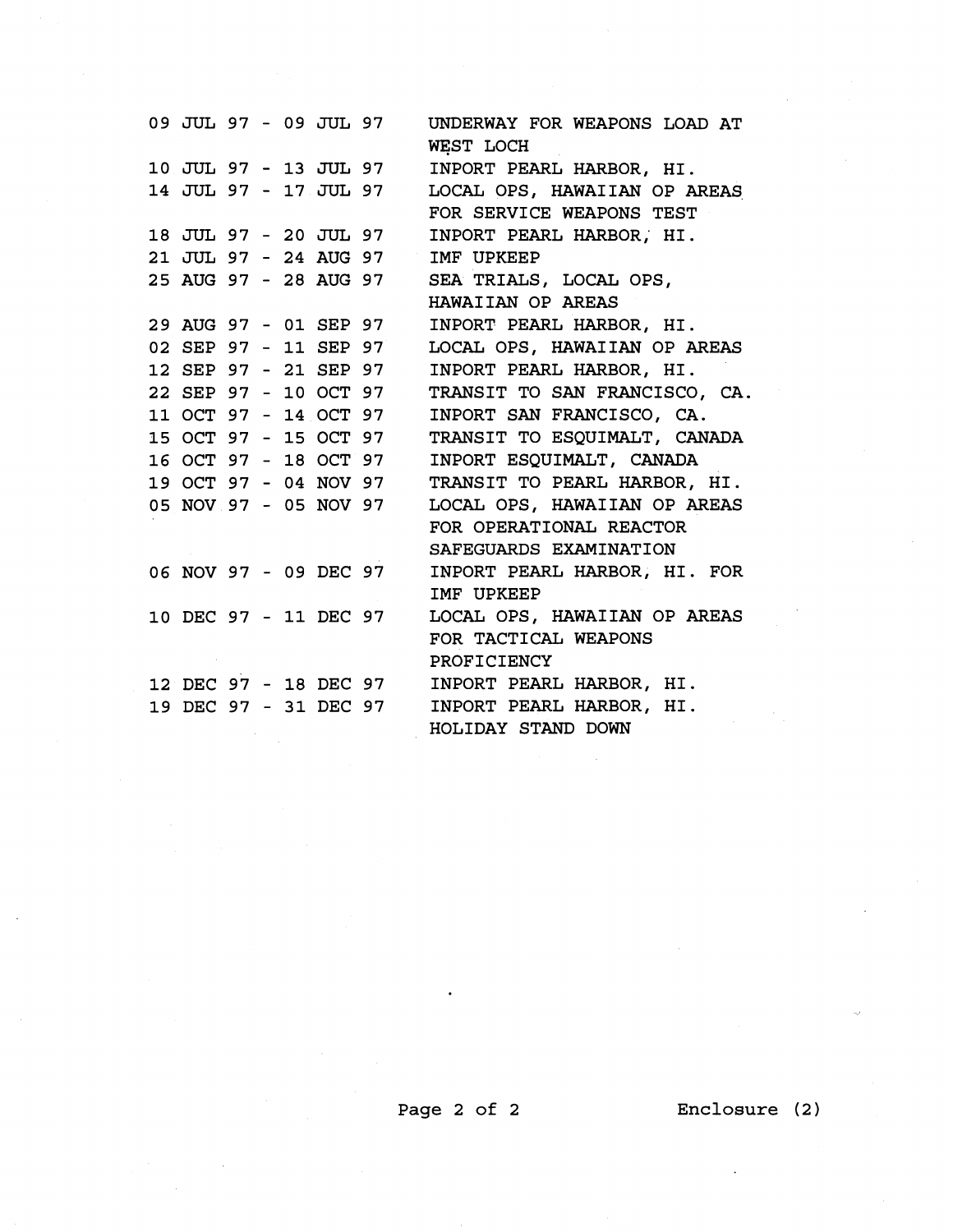## **NARRATIVE**

During calendar year 1997, USS CHICAGO was involved in various exercises, training support, inspections, and a homeport change from San Diego, California to Pearl Harbor, Hawaii. Following the holiday stand down period in early January 1997, the ship conducted an unscheduled Operational Reactor Safeguards Examination conducted by the Commander of the Pacific Fleet. Upon returning to San Diego, the ship transited to Pearl Harbor, Hawaii in support of Prospective Commanding Officer operations which involved dedicated tactical training and torpedo firings for future submarine Commanding Officers. The rigorous tasking and training schedule improved the ship's tactical proficiency at several different warfare roles.

After a transit east from Hawaii and brief port visit to Alameda, California, CHICAGO returned to San Diego to complete a scheduled upkeep to perform routine maintenance. The sea trials following the upkeep allowed the ship to perform a dependent's cruise for family members of the crew. In mid-May, CHICAGO hosted several members of the ship's "721 Club" support group, an organization of local Chicago citizens originally formed to support the ship's commissioninq in 1986, but which has become a standing organization of enthusiastic supporters of CHICAGO and her crew. On 27 May, CHICAGO departed San Diego for her eventual homeport change to Pearl Harbor, making port calls in British Columbia, Canada at both Nanoose and Esquimalt.

Upon arrival in Pearl Harbor in late June, CHICAGO became part of the newly formed Submarine Squadron THREE under the command of Captain J. Dohse, and shortly thereafter, conducted a change of command in which CDR David M. Schubert was relieved by CDR John C. Mickey on July 8. After the Change of Command, CHICAGO loaded weapons at the West Loch Weapons Facility in Pearl Harbor in preparation for a Service Weapons Test firing of a standard MK 48 ADCAP torpedo. The firing was successfully conducted and monitored, the first warshot torpedo test held in the Pacific Ocean in over five years. Upon return to port, CHICAGO had the honor of hosting the Chief of Naval Operations from the People's Republic of China for a tour of the ship.

CHICAGO returned to Pearl Harbor to conduct another planned maintenance period, where the ship prepared for local operations

Page 1 of 2 Enclosure (3)